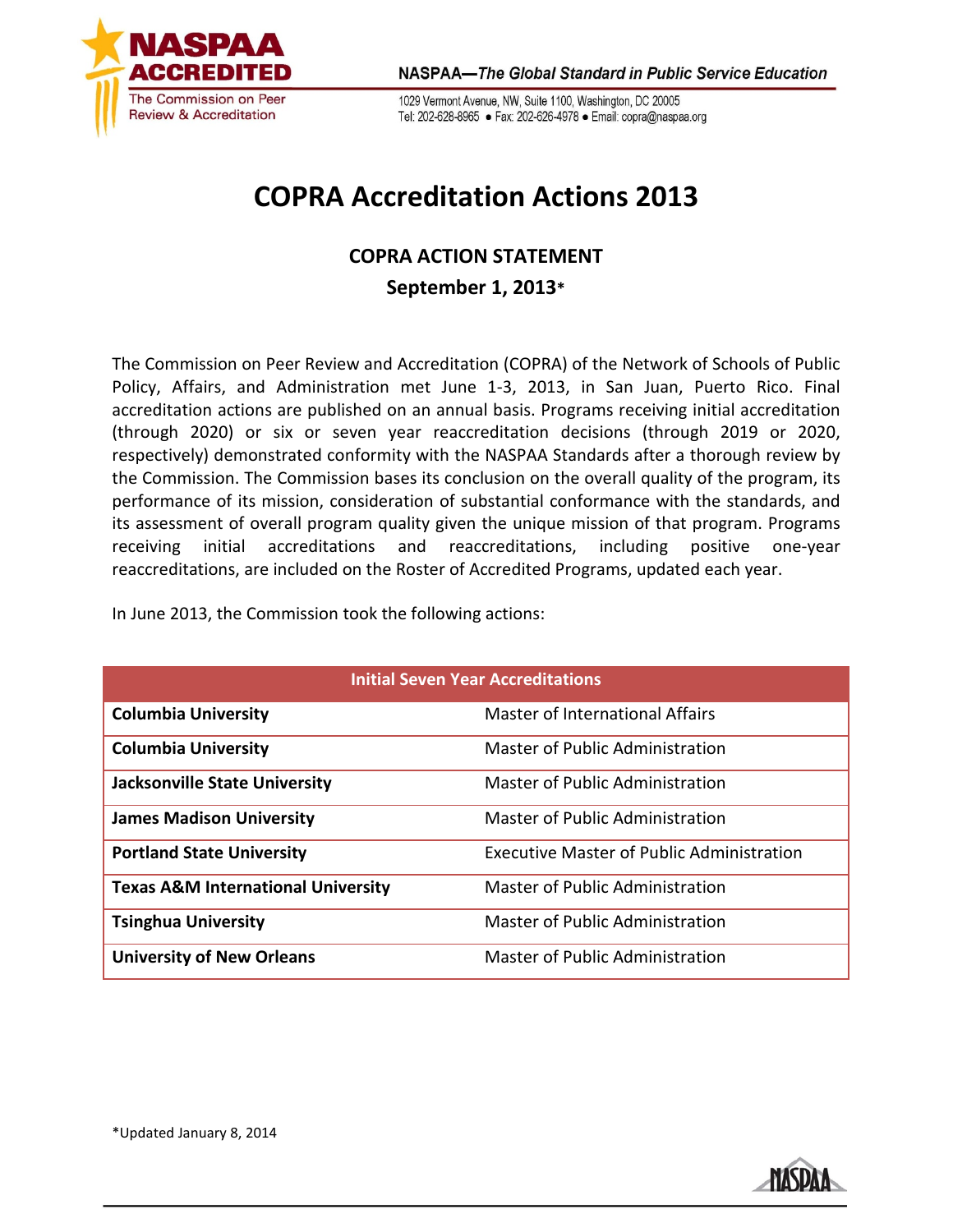| <b>Seven Year Reaccreditations</b><br>(*5 or 6 years if voluntary delays, deferred site visits, and/or one-year reaccreditations were in effect) |                                                           |  |
|--------------------------------------------------------------------------------------------------------------------------------------------------|-----------------------------------------------------------|--|
| <b>California State University, Fresno</b>                                                                                                       | Master of Public Administration                           |  |
| <b>George Mason University</b>                                                                                                                   | <b>Master of Public Administration</b>                    |  |
| <b>Indiana University, Northwest</b>                                                                                                             | <b>Master of Public Affairs</b>                           |  |
| <b>New Mexico State University*</b>                                                                                                              | Master of Public Administration                           |  |
| <b>Portland State University</b>                                                                                                                 | Master of Public Administration                           |  |
| <b>Portland State University</b>                                                                                                                 | Master of Public Administration: Health<br>Administration |  |
| Seattle University*                                                                                                                              | Master of Public Administration                           |  |
| State University of New York, Brockport*                                                                                                         | Master of Public Administration                           |  |
| <b>Suffolk University</b>                                                                                                                        | <b>Master of Public Administration</b>                    |  |
| <b>Tennessee State University*</b>                                                                                                               | <b>Master of Public Administration</b>                    |  |
| The University of South Dakota                                                                                                                   | Master of Public Administration                           |  |
| The University of Texas at Austin                                                                                                                | <b>Master of Public Affairs</b>                           |  |
| The University of Texas at El Paso*                                                                                                              | <b>Master of Public Administration</b>                    |  |
| The University of Texas at San Antonio                                                                                                           | Master of Public Administration                           |  |
| University of North Carolina, Wilmington                                                                                                         | Master of Public Administration                           |  |
| University of Tennessee at Chattanooga*                                                                                                          | <b>Master of Public Administration</b>                    |  |